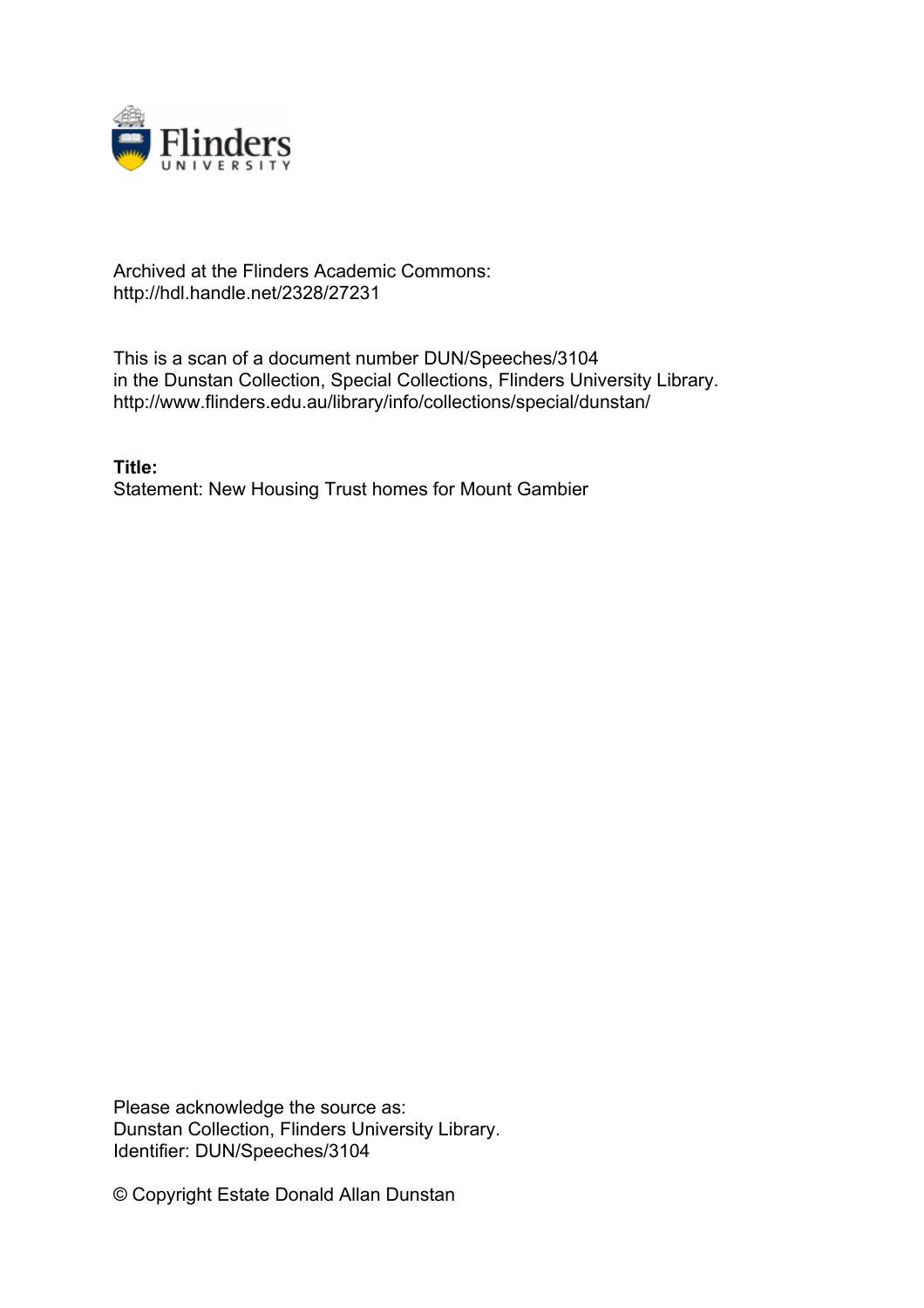

STATEMENT from the Premier

**Date.Naveinber...S.)....1.9.76-v " State Administration Centre, Embargo South Australia 5001** 

**Victoria Square, Adelaide, 227 2688** 

 $3104$ 

いち

## NEW HOUSING TRUST HOMES FOR MOUNT GAMBIER

Contracts worth more than \$500,000 for 15 new Housing Trust homes were let this week, the Premier, Mr. Dunstan, announced in Mount Gambier today. Mr. Dunstan said the 15 homes which would be built throughout Mount Gambier will be three bedroomed and of brick veneer construction.

Mr. Dunstan said he expected the contractors would start work on the houses in mid-December and that they would be progressively finished between June and September next year.

The Premier also announced that the Trust would be calling tenders early next year for another 61 houses, 31 of which will be for rental and the remaining 30 will be part of the Trust's rental sale programme.

"The Housing Trust has a very fine record of construction in Mount Gambier, and is building almost  $100$  houses a year in the city.

"The waiting time for houses has been considerably reduced from around two years to a little over one year and this decrease has been possible because of increased Trust activity in Mount Gambier.

"The increased rate of building was planned some years ago and came about after representations from local groups."

Mr. Dunstan said the builders for the 15 new houses would be local firms of Kennett Bros., N.S. & E.M. Mitchell and W.M. Waters.